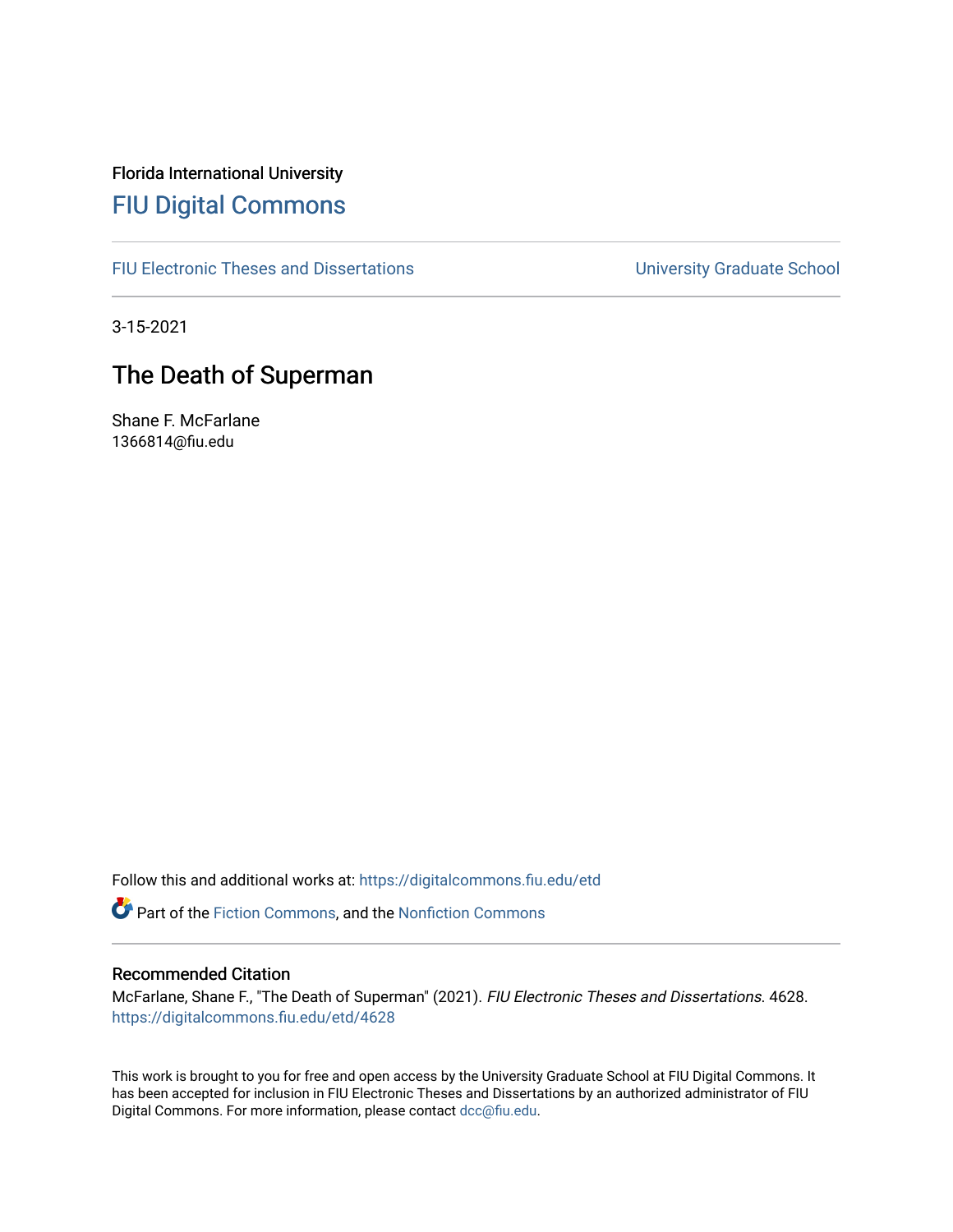FLORIDA INTERNATIONAL UNIVERSITY

Miami, Florida

### THE DEATH OF SUPERMAN

A thesis submitted in partial fulfillment of

the requirements for the degree of

MASTER OF FINE ARTS

in

## CREATIVE WRITING

by

Shane McFarlane

2021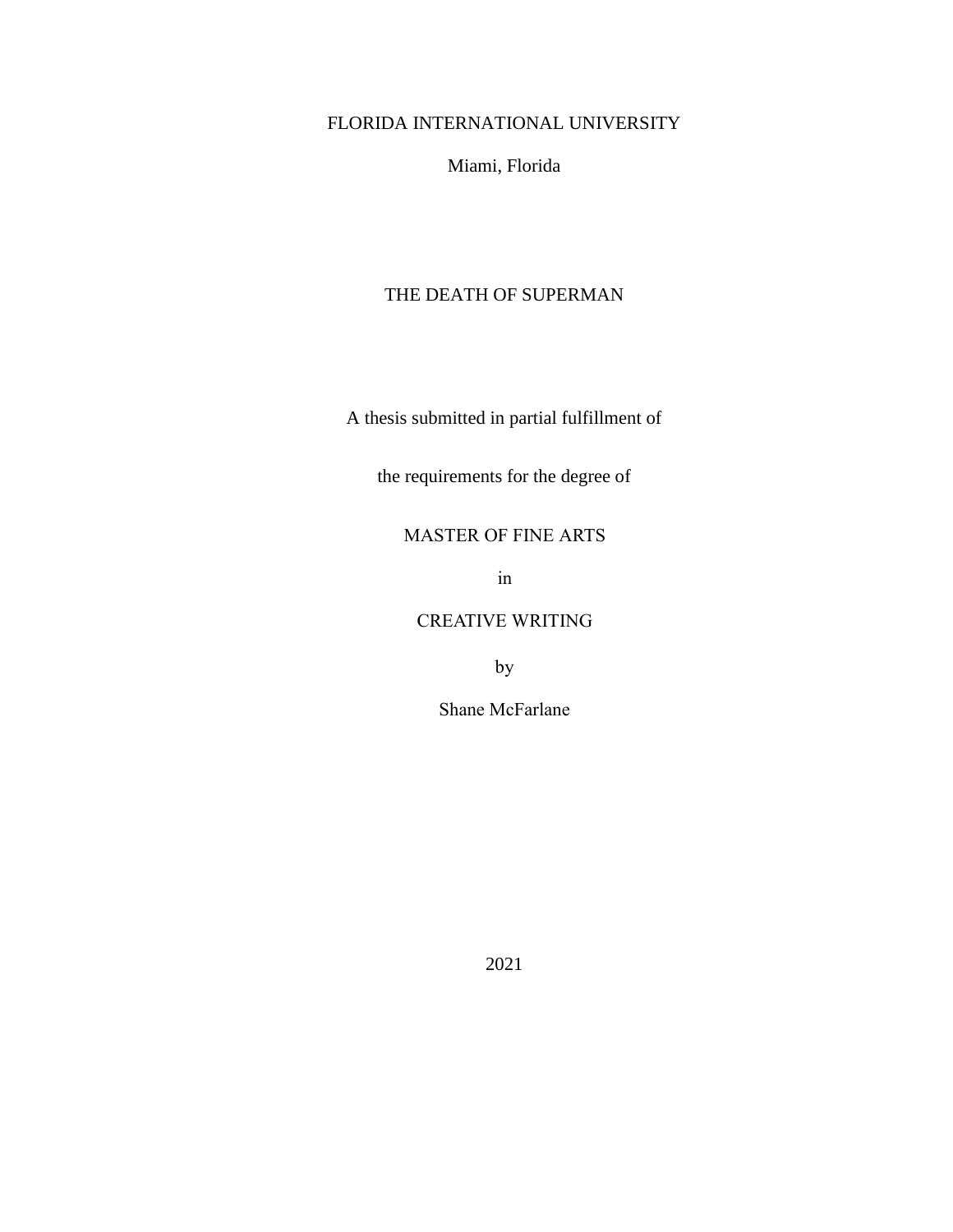To: Dean Michael R. Heithaus College of Arts, Sciences and Education

This thesis, written by Shane McFarlane, and entitled The Death of Superman, having been approved in respect to style and intellectual content, is referred to you for judgment.

We have read this thesis and recommend that it be approved.

Julie Marie Wade

Donna Weir-Soley

Lester Standiford, Major Professor

\_\_\_\_\_\_\_\_\_\_\_\_\_\_\_\_\_\_\_\_\_\_\_\_\_\_\_\_\_\_\_\_\_\_\_\_\_\_\_

\_\_\_\_\_\_\_\_\_\_\_\_\_\_\_\_\_\_\_\_\_\_\_\_\_\_\_\_\_\_\_\_\_\_\_\_\_\_\_

\_\_\_\_\_\_\_\_\_\_\_\_\_\_\_\_\_\_\_\_\_\_\_\_\_\_\_\_\_\_\_\_\_\_\_\_\_\_\_

Date of Defense: March 15, 2021

The thesis of Shane McFarlane is approved.

Dean Michael R. Heithaus College of Arts, Sciences and Education

\_\_\_\_\_\_\_\_\_\_\_\_\_\_\_\_\_\_\_\_\_\_\_\_\_\_\_\_\_\_\_\_\_\_\_\_\_\_\_

\_\_\_\_\_\_\_\_\_\_\_\_\_\_\_\_\_\_\_\_\_\_\_\_\_\_\_\_\_\_\_\_\_\_\_\_\_\_\_

Andrés G. Gil Vice President for Research and Economic Development and Dean of the University Graduate School

Florida International University, 2021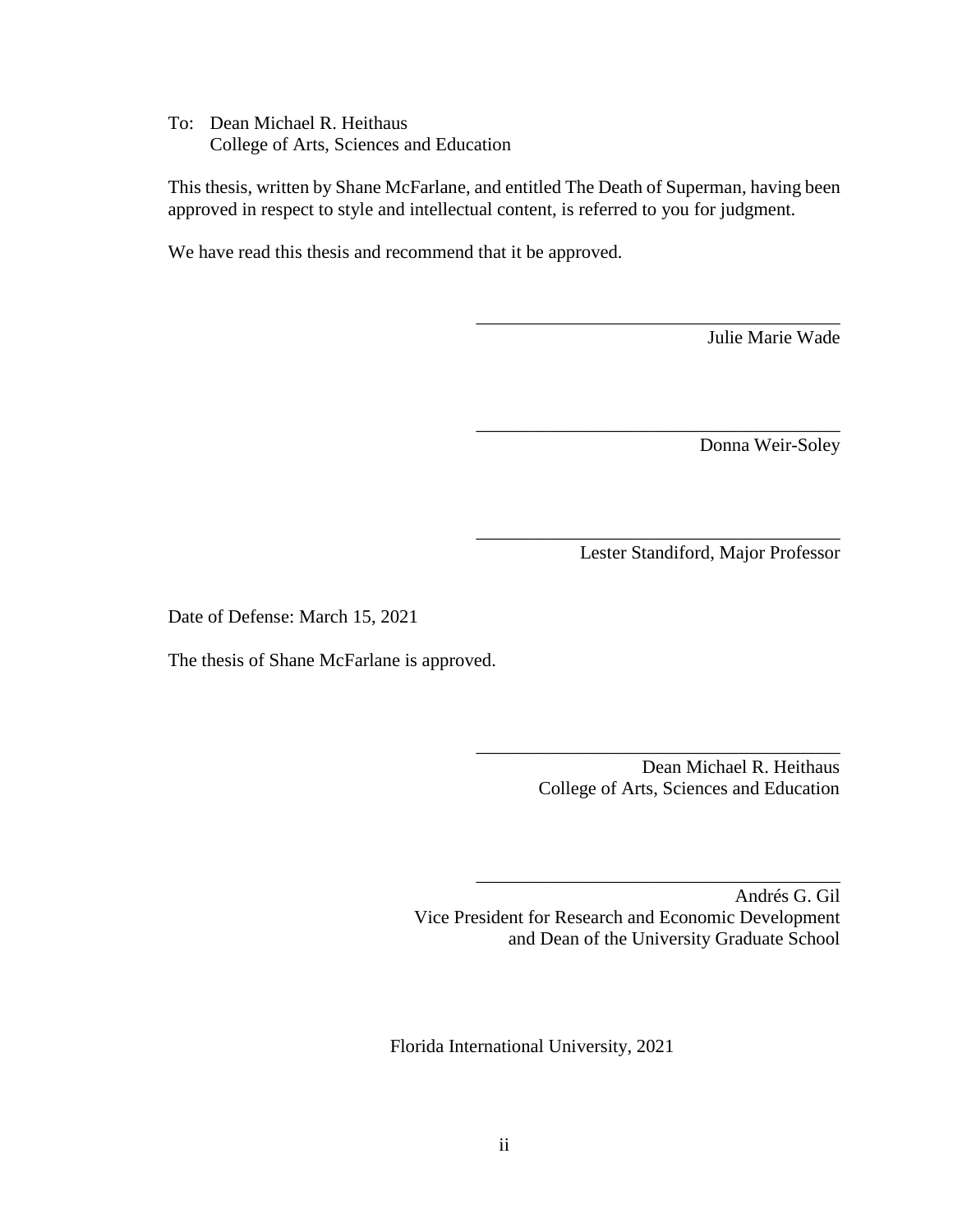# DEDICATION

# For Krystil – Always:

my heart, rock, beacon of light, and loving inspiration.

Mahal kita.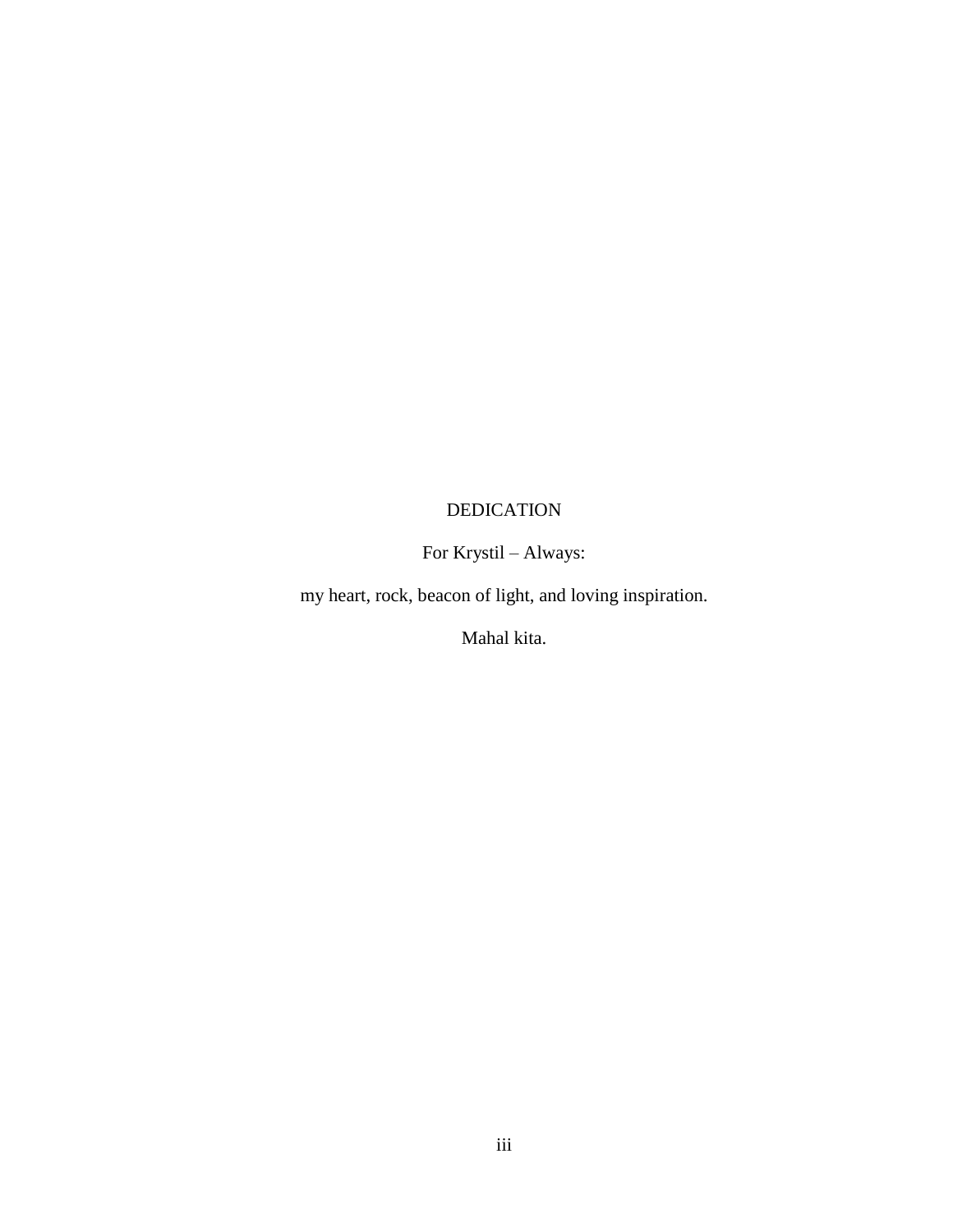#### ACKNOWLEDGMENTS

I'd like to give thanks to:

Krystil who long before becoming my wife, became my best friend, confidant, humble editor, and honest reader who championed me to never give up. Your love for words fuels my fire to write them.

My mother, father, and brothers who inspired me to tell this story.

My grandmother, Brenda, who grew up impoverished in Jamaica and at the time of her death still struggled with literacy, stressing the importance of education and knowing how to read and write.

Les Standiford who fought for me to get into the program. I'm incredibly grateful for your handwritten invitation to study with you and your amazing team.

Julie Marie Wade who always seems to know the right thing to say. Thank you for introducing me to the many joys of nonfiction.

Donna Weir-Soley who taught me that Audre Lorde lives within us all.

John Dufresne and (his secret society of literary ninjas) the Friday Night Writers.

Lynne Barrett and Debra Dean who taught me diligence of plot and point of view.

Denise Duhamel, Campbell McGrath, Richard Blanco who encouraged me to

never lose the poetry within my prose.

Julianna Baggott and Barara Hamby who have supported me from the start.

All of my family, extended family, friends who have become family, and the neighborhoods that raised me.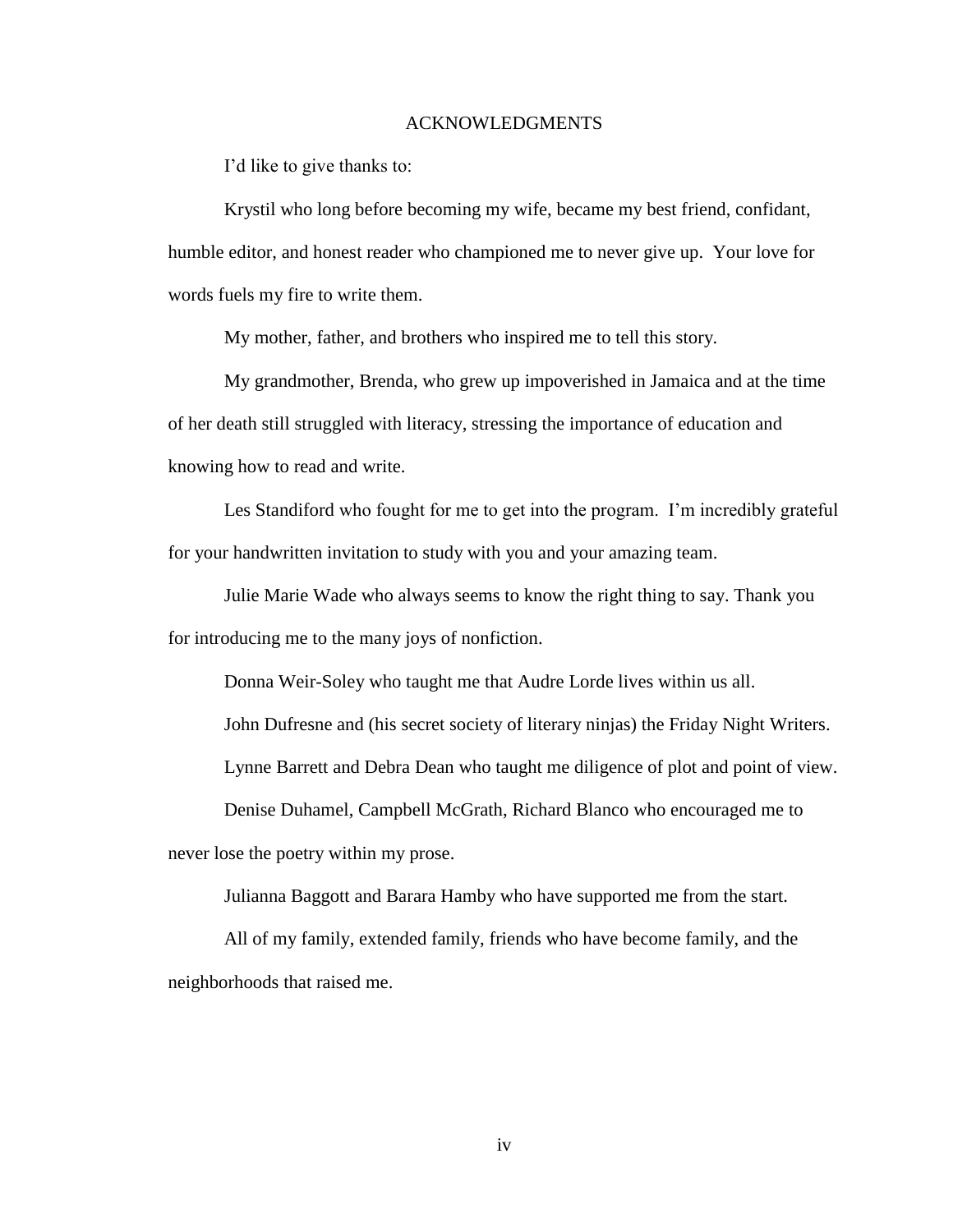#### ABSTRACT OF THE THESIS

### THE DEATH OF SUPERMAN

by

Shane McFarlane

Florida International University, 2021

Miami, Florida

Professor Les Standiford, Major Professor

THE DEATH OF SUPERMAN is an autobiographical novel that covers years 7 to 17 in the life of Shane McFarlane, who struggles to overcome the effects of his innercity environment and an addict father in and out of incarceration. The title is a metaphor for the decaying presence of the narrator's father in his and his older brother's life and the resulting consequences of that absence.

With the narrator's father in prison, new threats emerge, including his mother's ruthless boyfriend and the allure of fast money.

The novel is written in first person, allowing the reader to gain a heightened level of intimacy much like in Junot Diaz' novel The Brief Wondrous Life of Oscar Wao or in John Edgar Wideman's novel Sent for You Yesterday, where young narrators struggle with life altering discoveries.

Shane conquers his fear of becoming another statistic, learning the importance of letting positive influences in.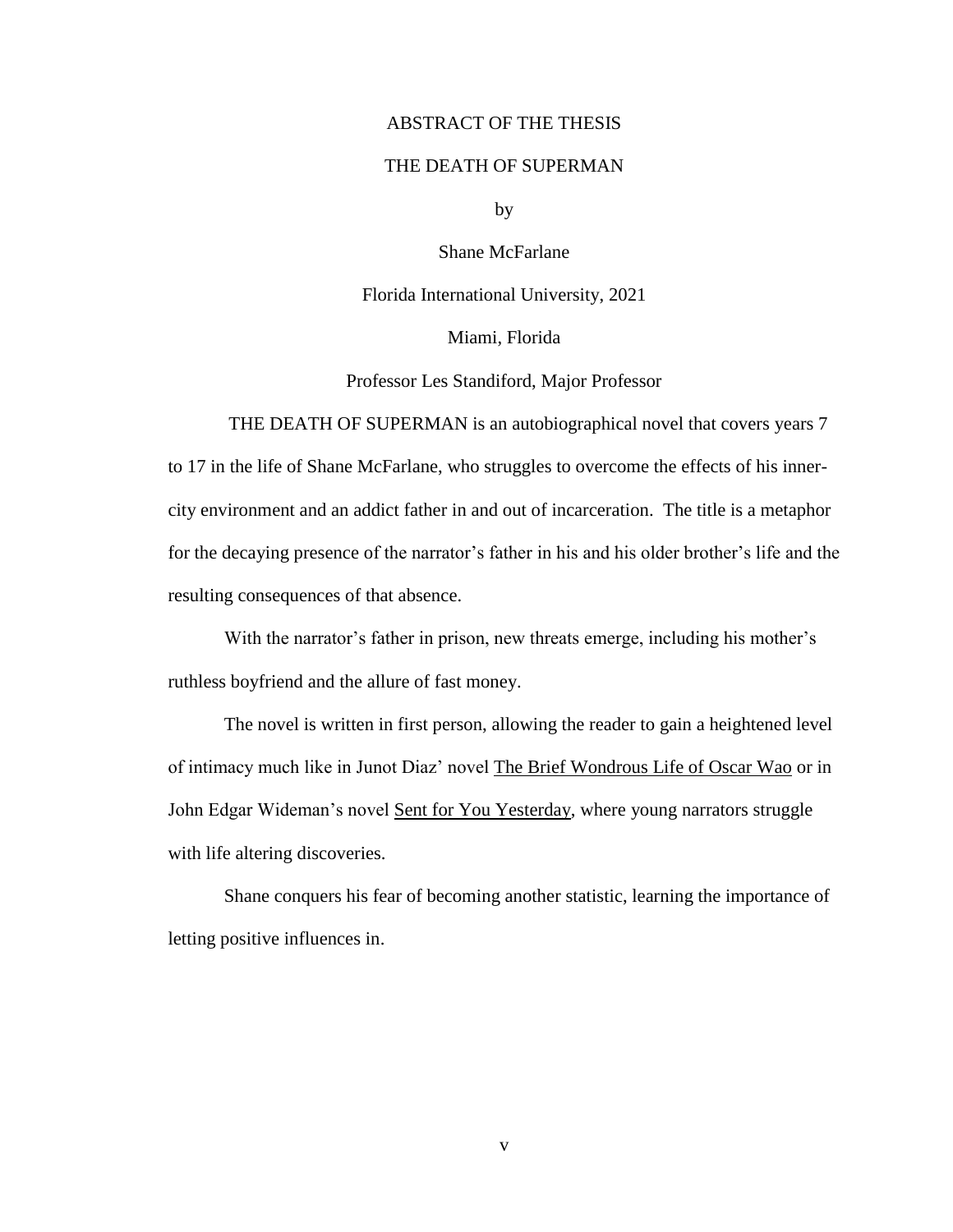| <b>CHAPTER</b><br>PAGE           |  |
|----------------------------------|--|
|                                  |  |
| 2.                               |  |
|                                  |  |
| 4.                               |  |
| 5.                               |  |
| 6.                               |  |
| $7_{\scriptscriptstyle{\ddots}}$ |  |
| 8.                               |  |
| 9.                               |  |
|                                  |  |
|                                  |  |
|                                  |  |
|                                  |  |
|                                  |  |
|                                  |  |
|                                  |  |
|                                  |  |
|                                  |  |
|                                  |  |
|                                  |  |

# TABLE OF CONTENTS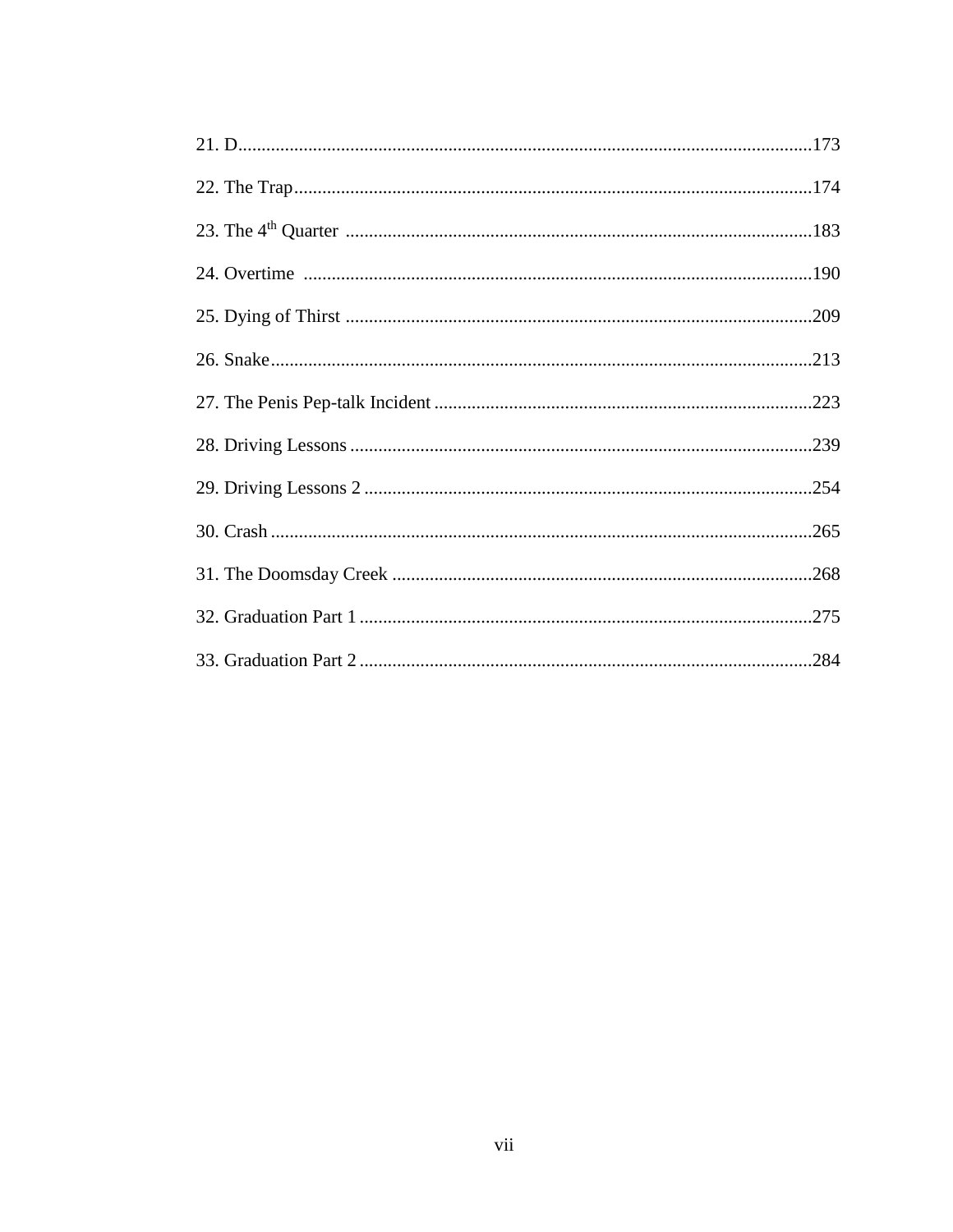#### **Chapter 1**

#### **Facing Kryptonite**

It's hard to know the ugly truth about your father, your super hero.

Years earlier, I was only seven when I found him slumped over in the bathroom on the toilet seat, murmuring a word stuck between his lips. I can still feel each moment as if it were happening now. A foul stench stings my nostrils. It smells like burning tires. It reminds me of my elementary school's chemistry lab. I recognize the look on my father's face. Zombielike, withered, and drained. It's like the walking dead I have seen in the parking lot of the abandon warehouse he takes me to on those long evening rides. His eyes are sunken in, buried beneath thick puffs of skin. I see his teeth as if for the very first time, brittle, yellowed, and riddled with divots, the picture of an antismoking ad hanging in my school's bathrooms. He is decaying right in front of me. Next to him is a crumpled piece of foil lying near a small black medical case splayed opened with needles and vials. The rubber hose dangles from his arm, trying to unravel itself. His eyes have darted to the back of his head and his lips and finger tips are blue. I touch his mouth in disbelief. It lies open like a fish gasping for air or as if he had stopped breathing in the middle of thinking, *oh*.

The touch flings me back to the moment that brought me here. Just minutes ago, I was barreling through a small, dusty, obscure collection of *Superman* comics my older brother, Daniel stole from a yard sale. In our family, Daniel, who was named after our father, went by Danny instead, but later to everyone else, he'd simply be D. Our mother

1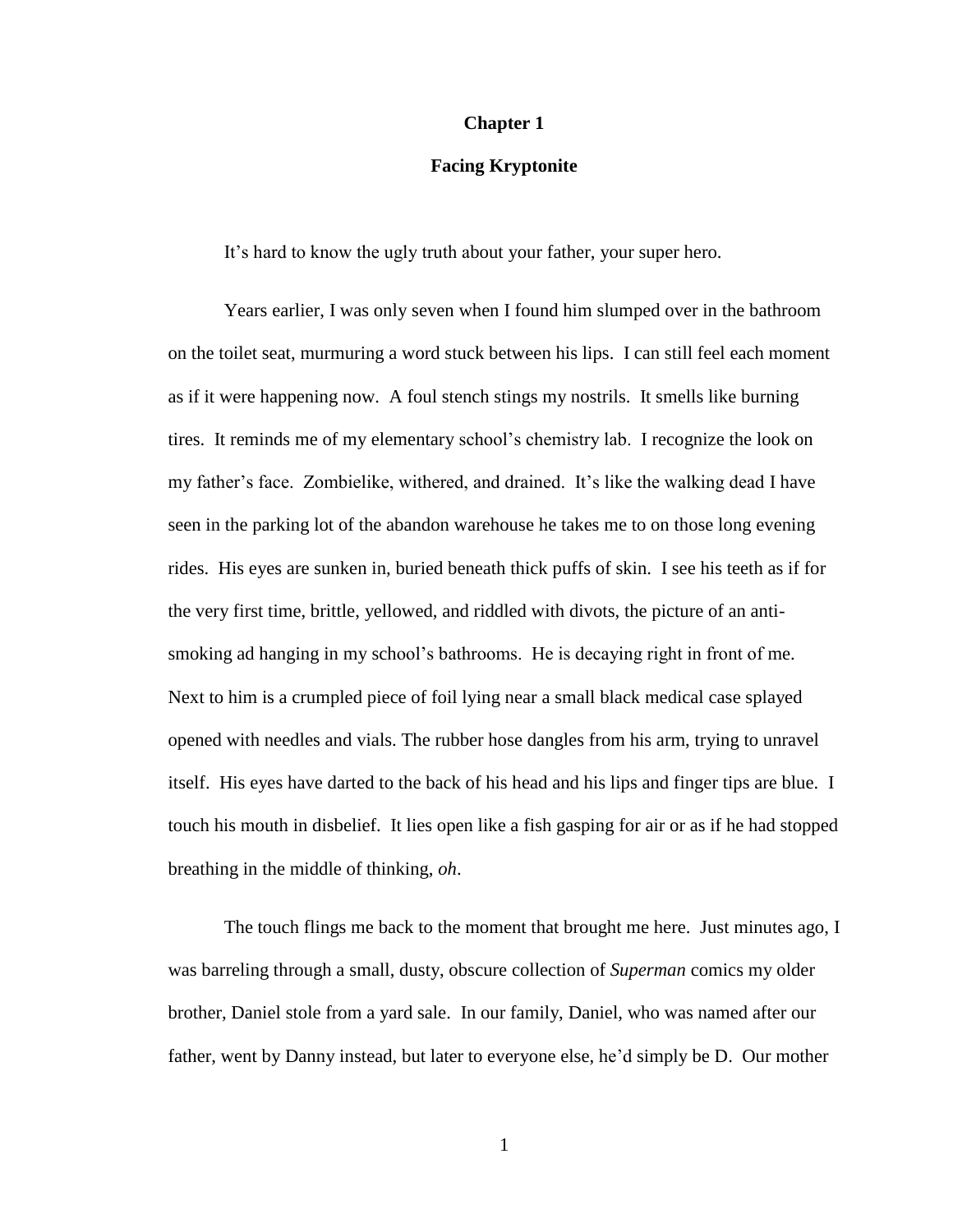is at work, slaving for just over minimum wage as a nursing assistant on her fourth twelve-hour shift this week. Every few years she also enrolls in a few GED classes at the local night school, but she never finishes. This is one of those years.

Danny is playing video games, just a few feet away from me on the bed we share since our parents cannot afford to buy us each our own. He's yelling at the screen, but nothing can distract me from *Superman*. I've been obsessed with it for the past few weekends. I've even allowed my imagination to run wild, so wild I have conjured an impossible thought, a thought so crazy I don't dare say it out loud and risk a fist from my brother, but as I read, I add up all the facts, pull on every loose thread, then sew them all together to support my theory: "Daddy is *Superman*."

In my excitement, I've accidentally said it aloud. I hold my breath, hoping my brother didn't hear it. I go back to reading.

Danny lightly bops me on the head with the video game controller, "Stupid."

"Ow!" I rub my head.

"How can Dad be Superman? He's half Black, and Superman is a corny White dude."

"He's not corny, and Superman can be anything he wants. Look…" I reach for a comic. "In this one, he finds a magical chamber to turn Lois Lane into a Black woman. That's awesome!"

"Naw,' little bro, I think that might be racist."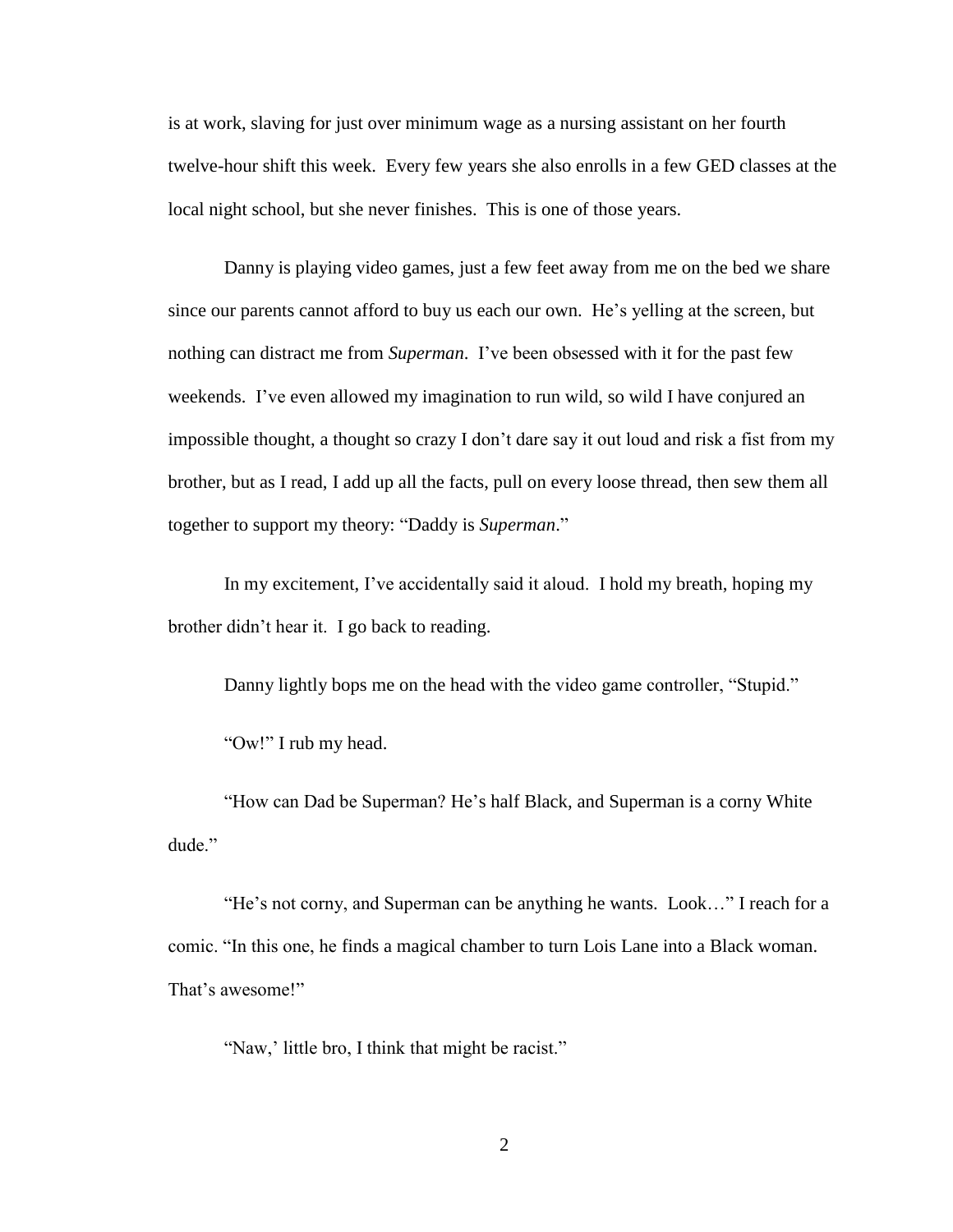"Then, then…then what about this one?" I stammer. "He's spanking Lois Lane."

Danny leans in closer to examine the madman error Lois Lane over Superman's knee.

My eyes widen as I continue to plead my case, "We get spanked when we get in trouble."

"Um, trust me, I'm headed to middle school now; that's a whole different kind of spanking."

I dismiss my brother, telling myself it must be true: Dad is *Superman*, a perfect explanation why he flies into the darkness every night. Part of me needs to believe it.

I then come across (Volume 2, No. 75) *The Death of Superman.* I force myself beyond the grim title, and thumb through each page, more painstaking than the last, and there it is: *Doomsday* killed *Superman*.

*Dad?* I cannot help but think about my father's demise. I drop the comic book, run out the room, and frantically call for my father as I search the apartment. "Where's dad!" Danny ignores me at first then chases after, trying to calm me down, trying to get me to explain why I'm panicking. "Have you seen, Daddy?" I check the final door, my parents' bathroom door. It's locked. My banging grows louder with each scream, but there is no response from my father. I stop. I look at Danny. He looks more like our mother than our father, which in Jamaican culture means he is supposed to be lucky, but the look in his eyes tells me he believes me, tells me he's going to need all his luck to get through this moment. He's four years older. He's seen things with our parents I haven't,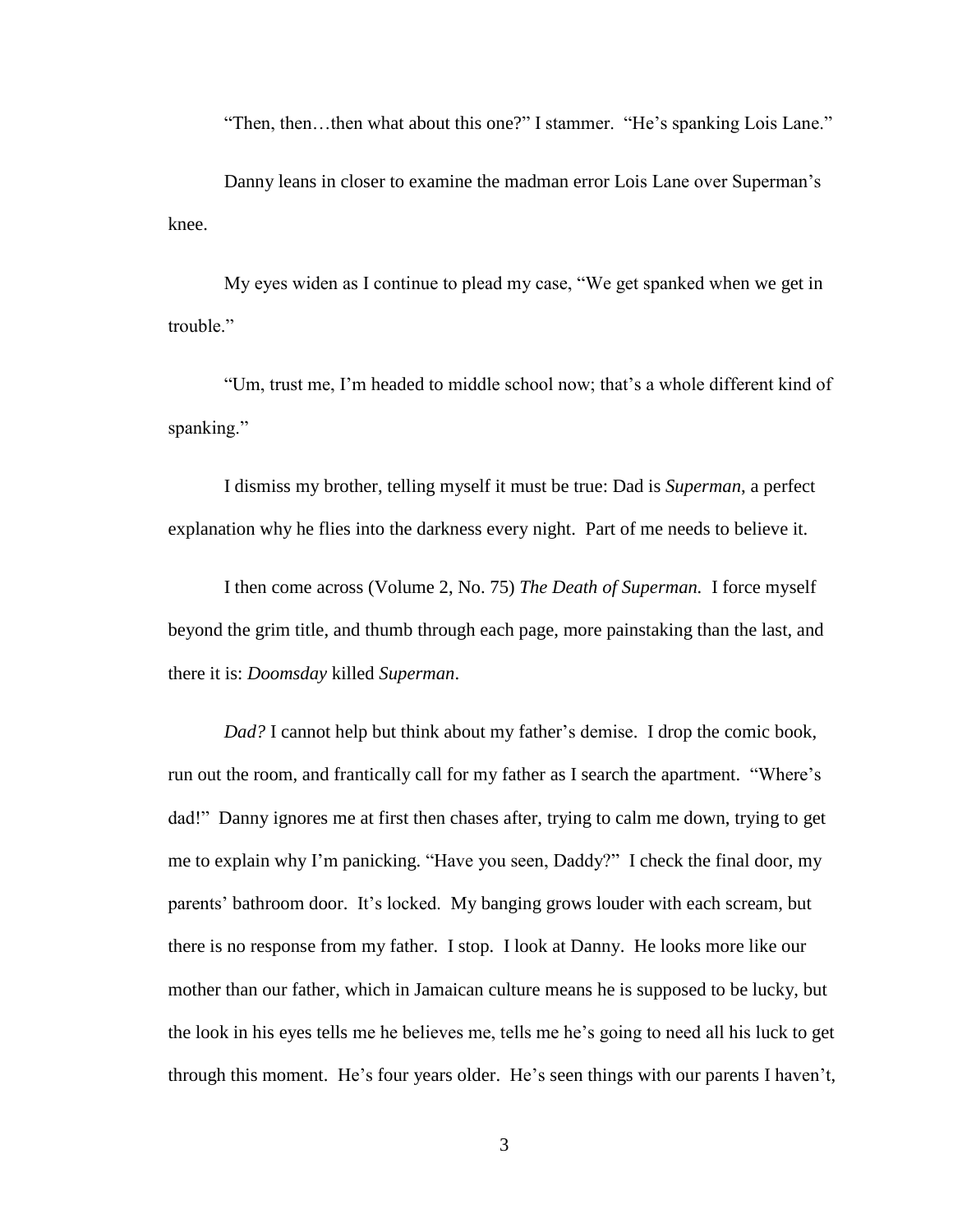so he admits to himself that I'm right. He understands my anguish and proceeds to bang the door with me.

"Dad!"

"Daddy!"

The two of us continue.

Danny runs to our room and returns with a cheap pen.

"What are you doing?"

"Just move!" He snaps. "I've seen this on TV before." He sticks the plastic cylindrical base between his teeth and pulls off the head, separating the ink chamber from the barrel. He inserts the end of the skinny tube into the tiny hole within the middle of the door handle then applies a bit of firm pressure, pushing forward and then suddenly within the pin-drop-silence, we both hear, *pop!* The door is unlocked.

I crash in, and there I see him, my father, slumped over, dying in front of me.

Danny stops to catch his breath. His asthma is flaring up. I am hypnotized by my father's absence and continue to walk forward toward him. As I reach out to touch him, his warm breath sticks to my fingertips. It reminds me of so many moments between us: The village monster in one of his scary bedtime stories, the monster whose only desire was to be fed tiny children fingers. Father and son both laugh while Dad gobbled up my hands. Then there was the time when I laid my hand on his face, examining it like a scientist making a discovery, not saying a word, but he knew. He knew I didn't yet have